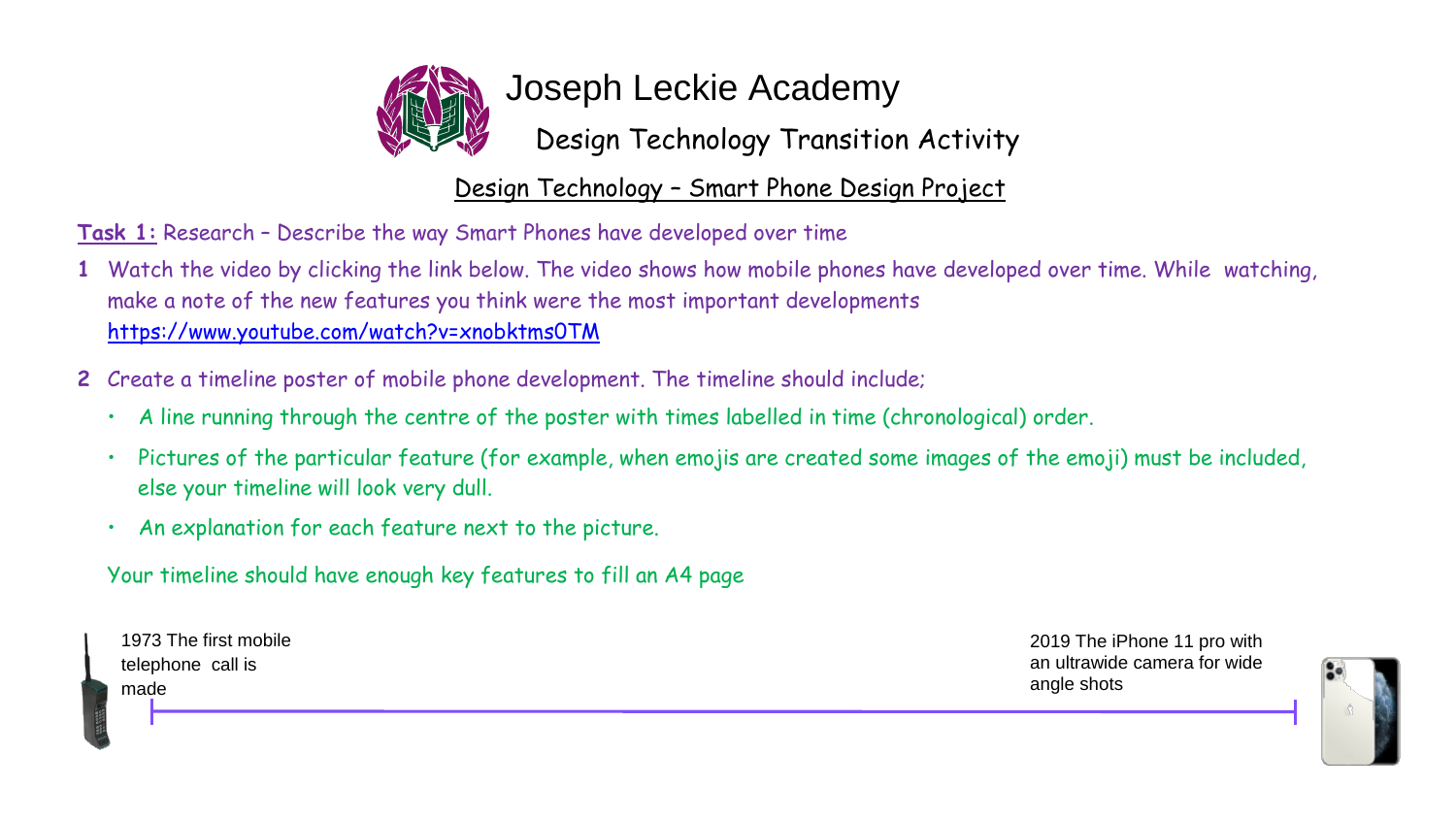**Task 2:** Setting Targets – Decide who your phone design will be for and what features it should have

**1** Match the users to the products below



- **2** Decide who the smart phone you will be designing is going to be targeted at. This will be the first point in your **specification**.
- **3** Create a specification for your smart phone. The specification will set out what targets your smart phone will meet. The targets should be realistic and clear, and should match the person you are designing the phone for. Here are some suggestions you could use for the targets;
	- *Function: What will the phone do? What features will it* h*ave?*
	- *Environment: Will the phone be good for the planet? How?*
	- *Size: How big/small will the key measurements on the phone be?*
	- *Cost: How much will you sell the phone for?*
	- Looks: What will the phone look like? Is there a style or colour you want the phone to be?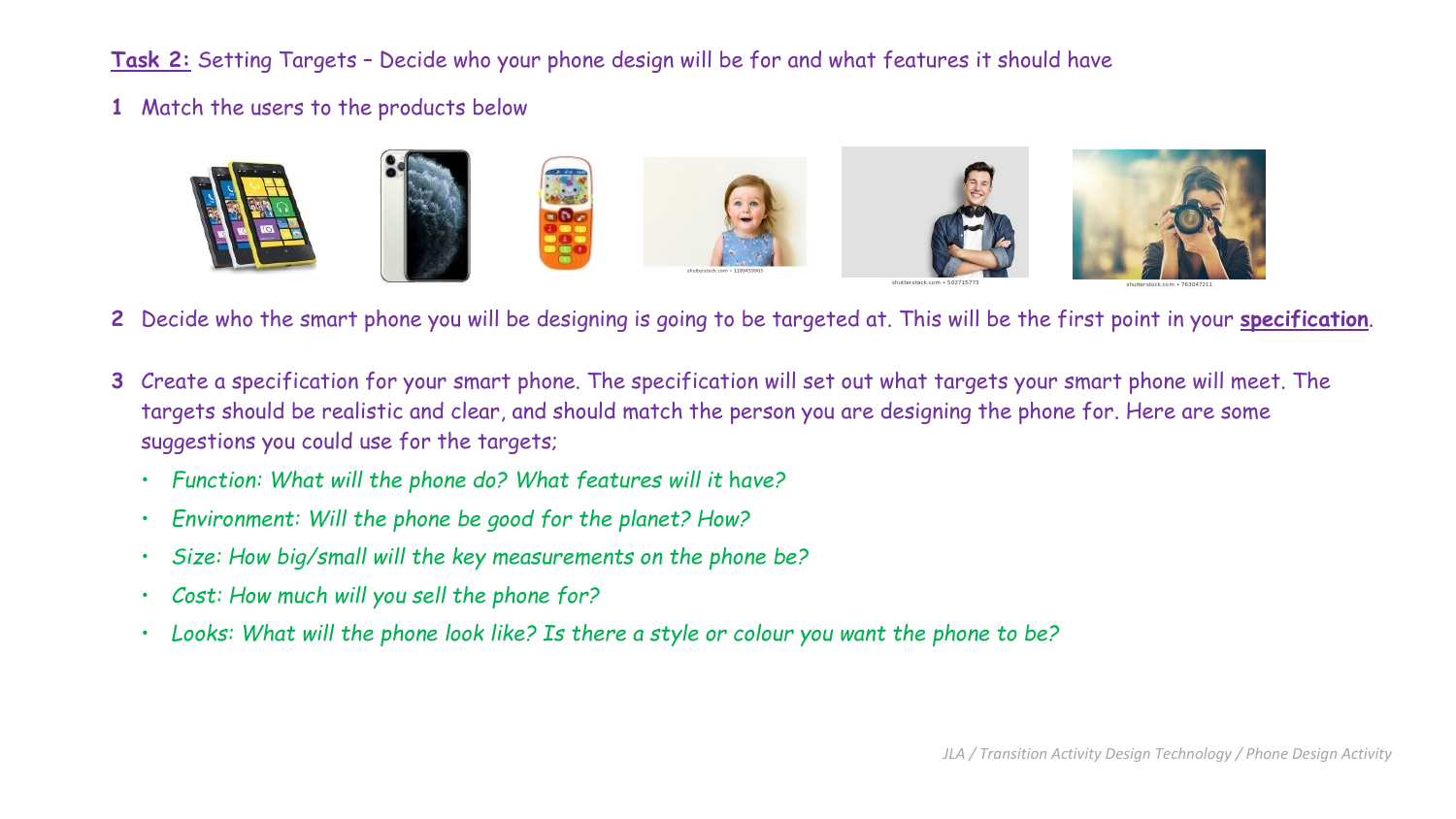**Task 3:** Logo Design – Create a logo that will help to make your smart phone appeal to your customer.



- 1 Rank the pictures above from most interesting to least interesting. Explain your choices for first and last place.
- 2 Create your own **logo design** for your smart phone company. The logo should;
	- Have an interesting name (the name doesn't have to be in the logo, but there should be a name).
	- Have a design that is suitable for your chosen customer from task 2.
- 3 Explain some of the key features of your logo, is there a shape or colour in the logo that represents something, have you replaced a letter from the name of the company with an image, where could the logo go on the phone design?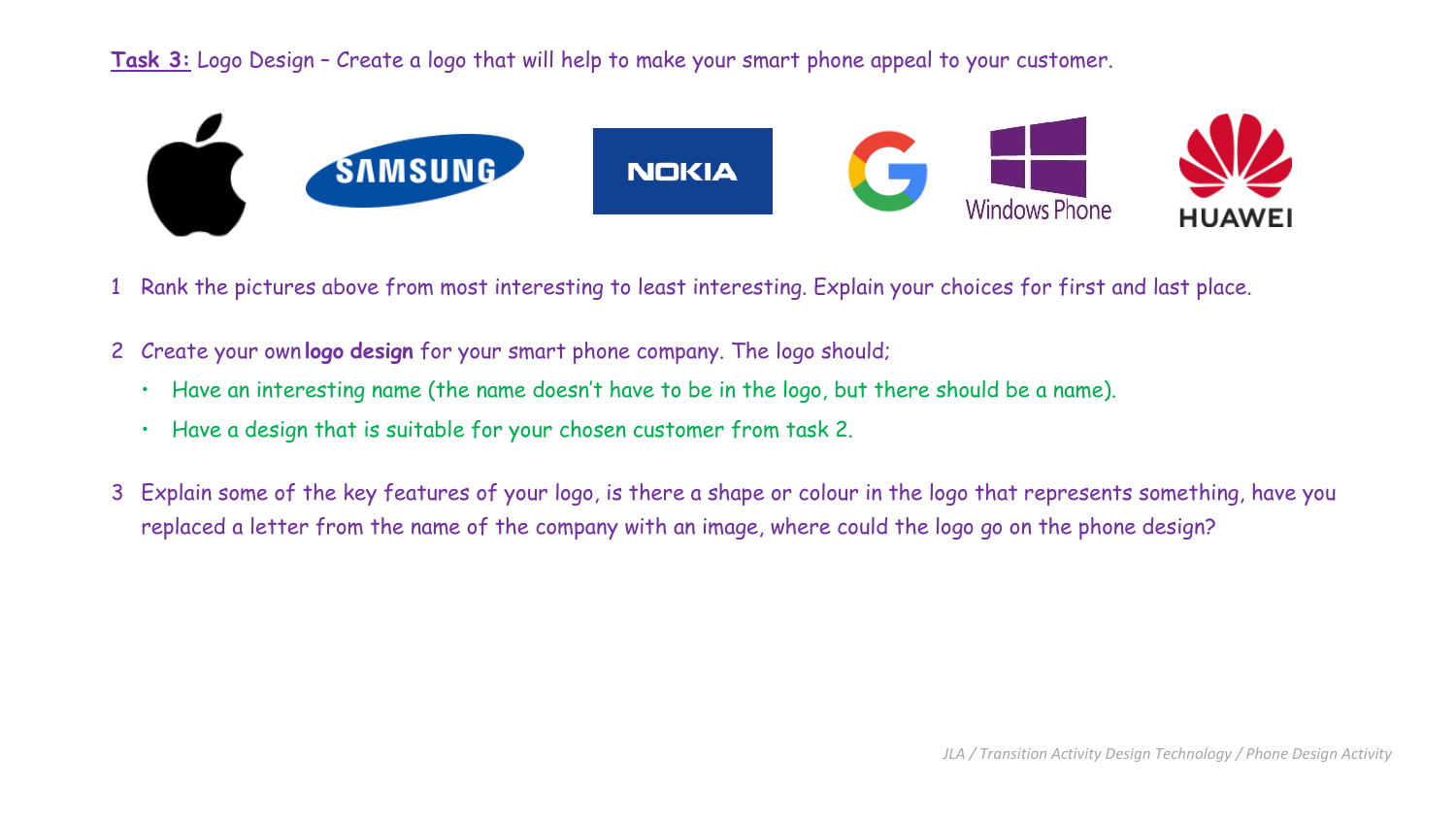**Task 4:** Taking inspiration – Evaluate current products that are similar to the one you are designing. Identify strengths and weaknesses in current products that you could use or avoid in your own design.

Choose 4 different phones that are currently available to buy today.

- 1 Print out or sketch a picture of the phone if you are working on paper.
	- If you are working on a computer paste a photo of that phone onto the page you are working on.
- 2 Research the good and bad features the phone has on the internet or, if someone in your household owns that phone, ask them what the good and bad features of it are.
- 3 Record your findings- the good points should have a + sign or be written in green and the bad points will use a – sign or be written in red. Do this for each phone.
	- One word is not enough, make sure you write down the feature, then explain what is good or bad about that feature. There is an example on the right.

the iPhone SE is a low cost compared to other iPhones. This means it is affordable, especially for children who want an iPhone but may not be responsible enough to look after it.



the iPhone SE has a much shorter battery life than other iPhones, so if you go camping or are out overnight it could be a problem.

4 • Pick out and circle the best features that you want to include in your phone design and the worst feature you want to avoid in your design, at the bottom of the page write a specification (target) point (see task 2 for setting targets) for your phone that uses the information you found out today.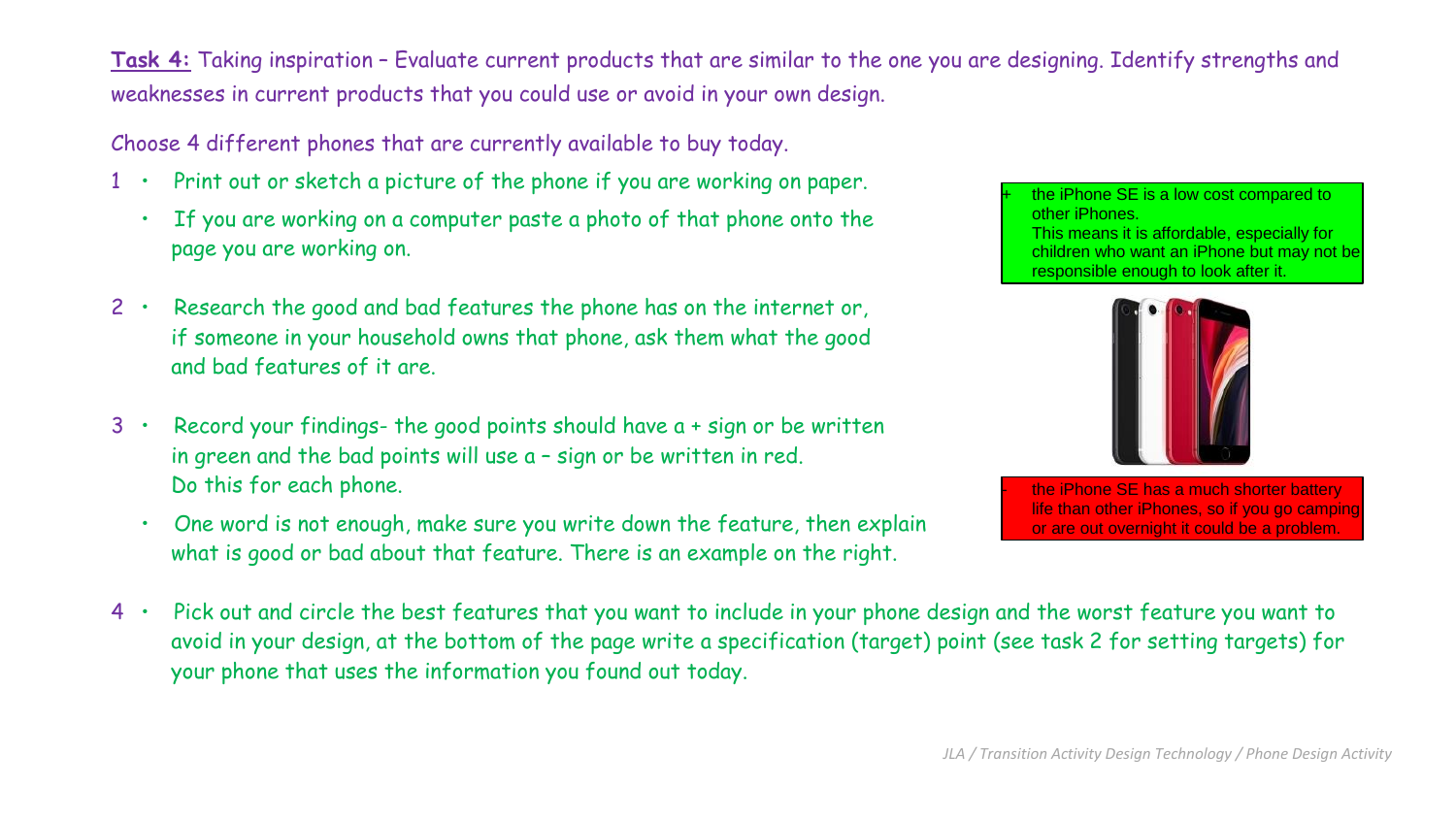**Task 5:** Drawing Design Ideas – Create interesting and original design ideas. Explain how design ideas could work using notes and drawings.

- Sketch out 4 different drawings for your smart phone. Top Tips;
	- Have a sharp pencil
	- Sketch lightly and once you are happy with the design, go over it with a pen, this looks much neater than rubbing out
	- Decide where the drawing will cast a shadow and add some shading to make the item stand out on the page
	- Use the targets you set in Task 2 and Task 4.
	- Try to make the four ideas different to each other, not just 4 rectangles.
- 2 Describe next to each design (using small notes, no full sentences needed) how the phone works.
	- This could be anything to do with how the phone works such as; how it opens and closes/unlocks, what physical buttons there are and where they are, how it stands up, where the camera is, exciting or interesting features.



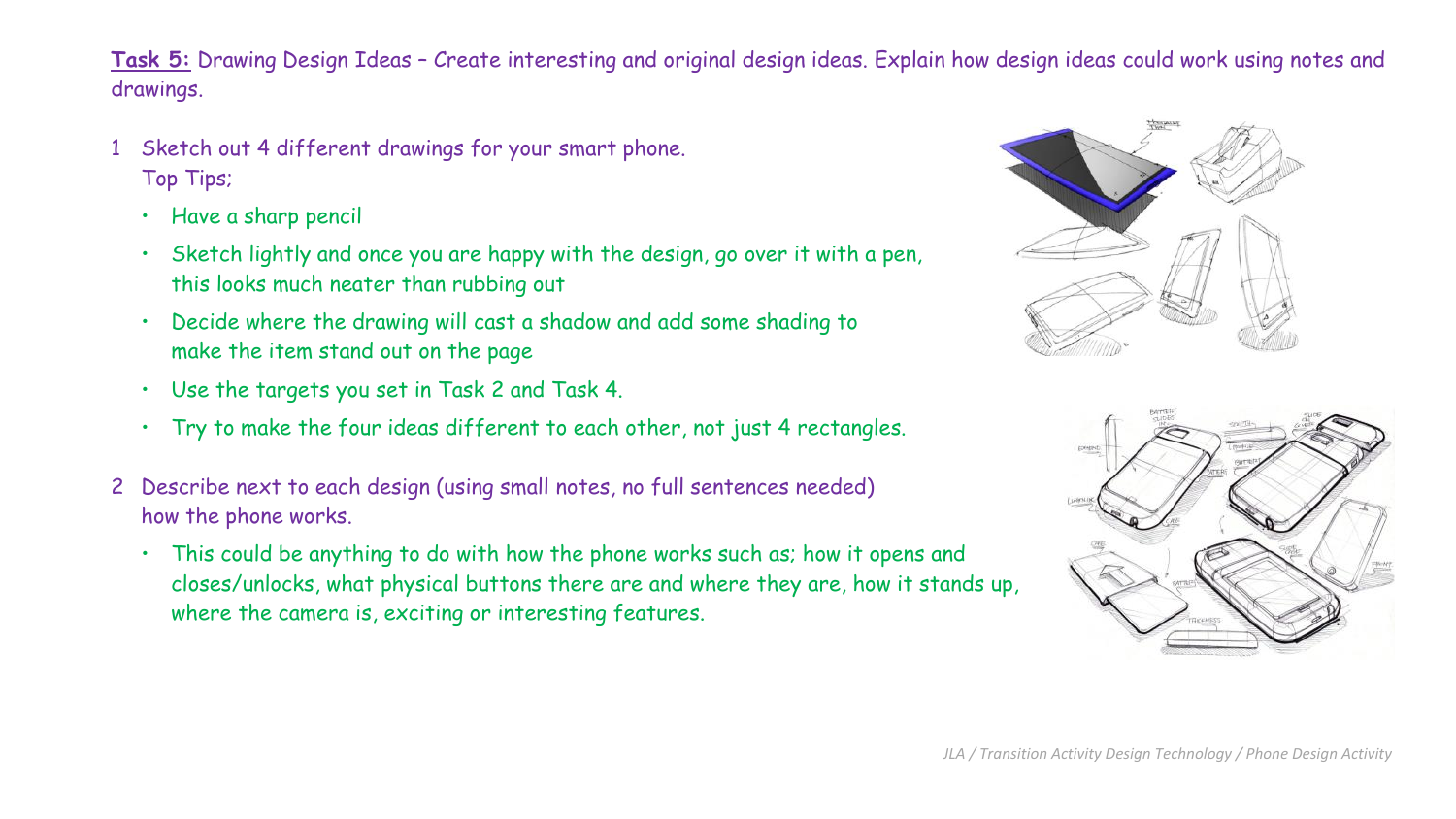**Task 6:** Packaging Design – Identify what parts are needed to be packaged in your product. Design suitable packaging that contains separate parts, but still attracts buyers.

- 1 List the parts that will come in the box with the phone handset.
- 2 Draw out 4 different 3D shapes that the packaging could be. The shape could be interesting or a function stacking shape.
- 3 Draw the box shapes when they are open. Explain how the box will open and where all the separate parts will be stored. How are you going to keep the parts safe?
- 4 Use your logo design from task 3 and put it on the box along with any other pictures/information to go on the front of the packaging. Use colour to ensure the design is interesting.



*Juice make charging cables but use the word juice as a slang word for electricity. Part of their brand is to use packaging that is designed to look like a juice carton. They also colour match the packaging to the cable*



*The iPhone box uses a top divider for the handset then 3 compartments for the plug, charger and headphones so they don't get damaged or tangled until they are opened.*

*Beats by Dre packaging has separate compartments with Velcro openings and foam inserts to protect the contents*

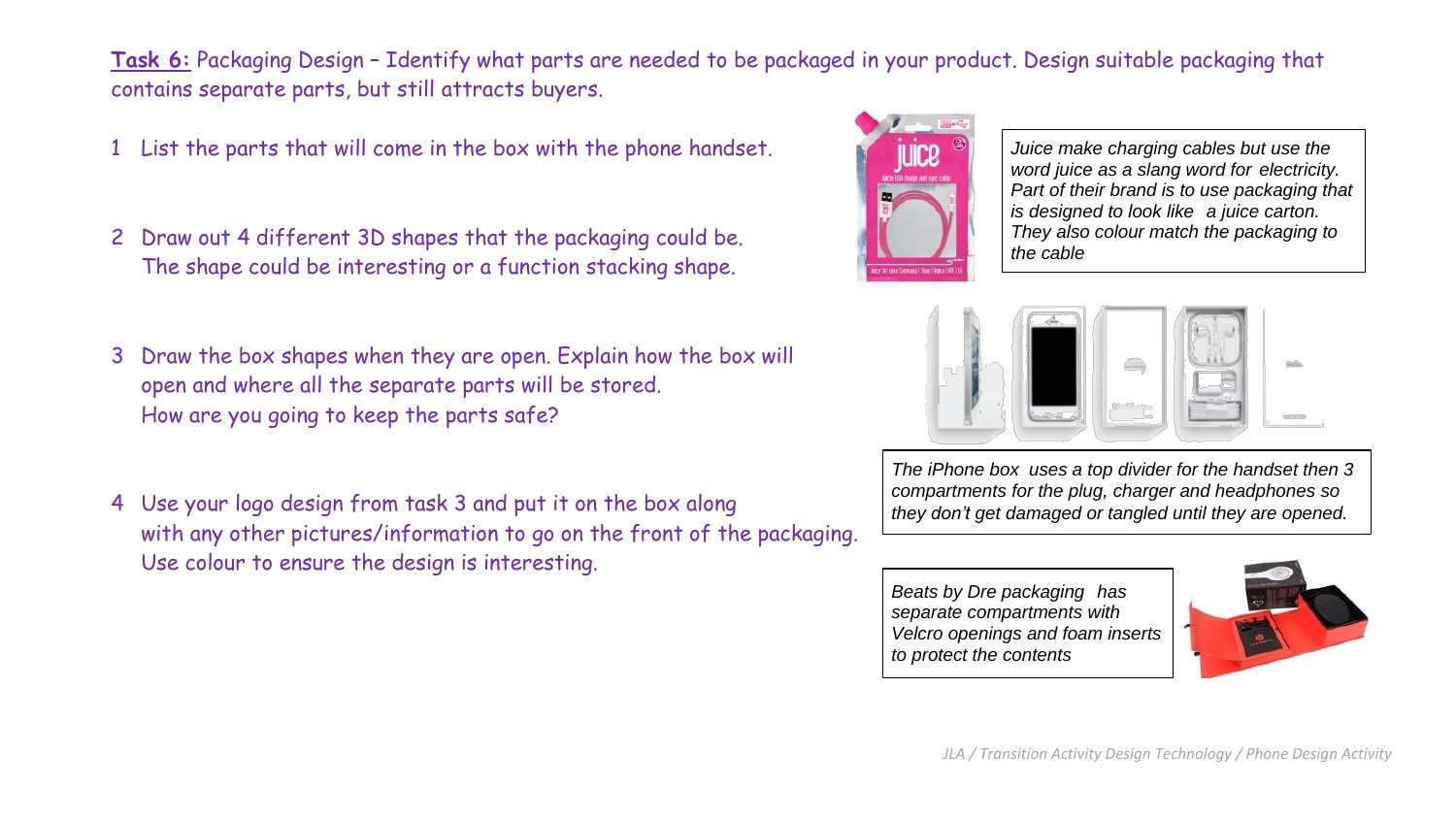**Task 7:** Sustainable Materials – Know the different sustainable choices for materials when selecting one for a product. Evaluate the benefit of each type of sustainable material.

1 Mix and match – look at the four definitions and match them to the correct sustainable word, use online research to help if you need to.

| <b>Word</b>       |                                                                                                          |                                                                                    |                                                                                                               |                                                                                                                               |
|-------------------|----------------------------------------------------------------------------------------------------------|------------------------------------------------------------------------------------|---------------------------------------------------------------------------------------------------------------|-------------------------------------------------------------------------------------------------------------------------------|
| <b>Definition</b> | 1. A material that can be<br>regrown or made again and<br>again, meaning it's stock is not<br>depleting. | 2. A material that is able to be<br>broken down and turned into a<br>new material. | 3. A material that used to be<br>something else but has been<br>broken down and turned into<br>something new. | 4. A material that can<br>decompose and break down in<br>soil so it doesn't stay in landfill or<br><b>l</b> oceans for years. |

Sustainable Words: Recyclable, Biodegradable, Renewable, Recycled

- 2 Choose one type of material from task one, and complete some research online about it, find examples of specific materials, what products the materials can be used to make and then choose one part of the phone that could be made using the materials you have researched. Show this in a poster with pictures to help.
- 3 Write a paragraph for each of these statements to persuade someone to agree with them.
	- (a) We have to choose sustainable materials in new products for the future.
	- (b) Sustainable materials aren't the most important thing in a phone design.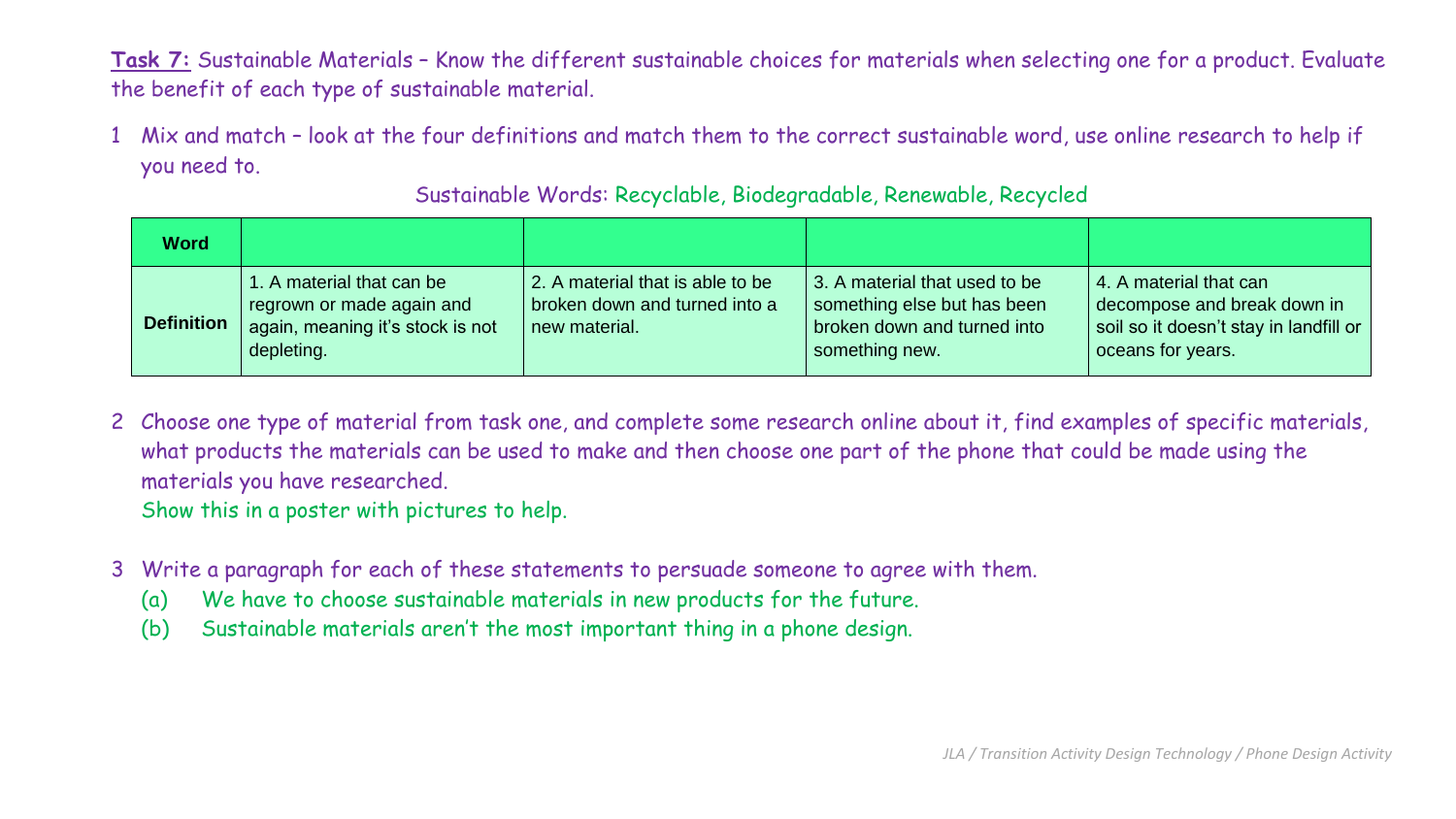**Task 8:** Online Safety – Describe the different issues facing children when online. Design ways to help children who may have encountered trouble online.

- 1 Describe the risks or dangers that can be involved with these online activities/products.
	- (a) 'Free to play' games with loot boxes
	- (b) Social Media
	- (c) Livestreaming
	- (d) Wearable Technology such as a Fitbit
- 2 Design an app for a smart phone that helps keep children safe online. Your app design your needs to include the following things
	- (a) An app name
	- (b) An app tile- the little logo for the app
	- (c) The purpose of the app- what will the app do, think of the following things that the app could do such as; raise awareness of online dangers, stop someone from doing something dangerous online, help report an online issue.
- 3 Research online safety and describe two different ways you can report an issue you have online.



© NSPCC

Let's keep kids safe online